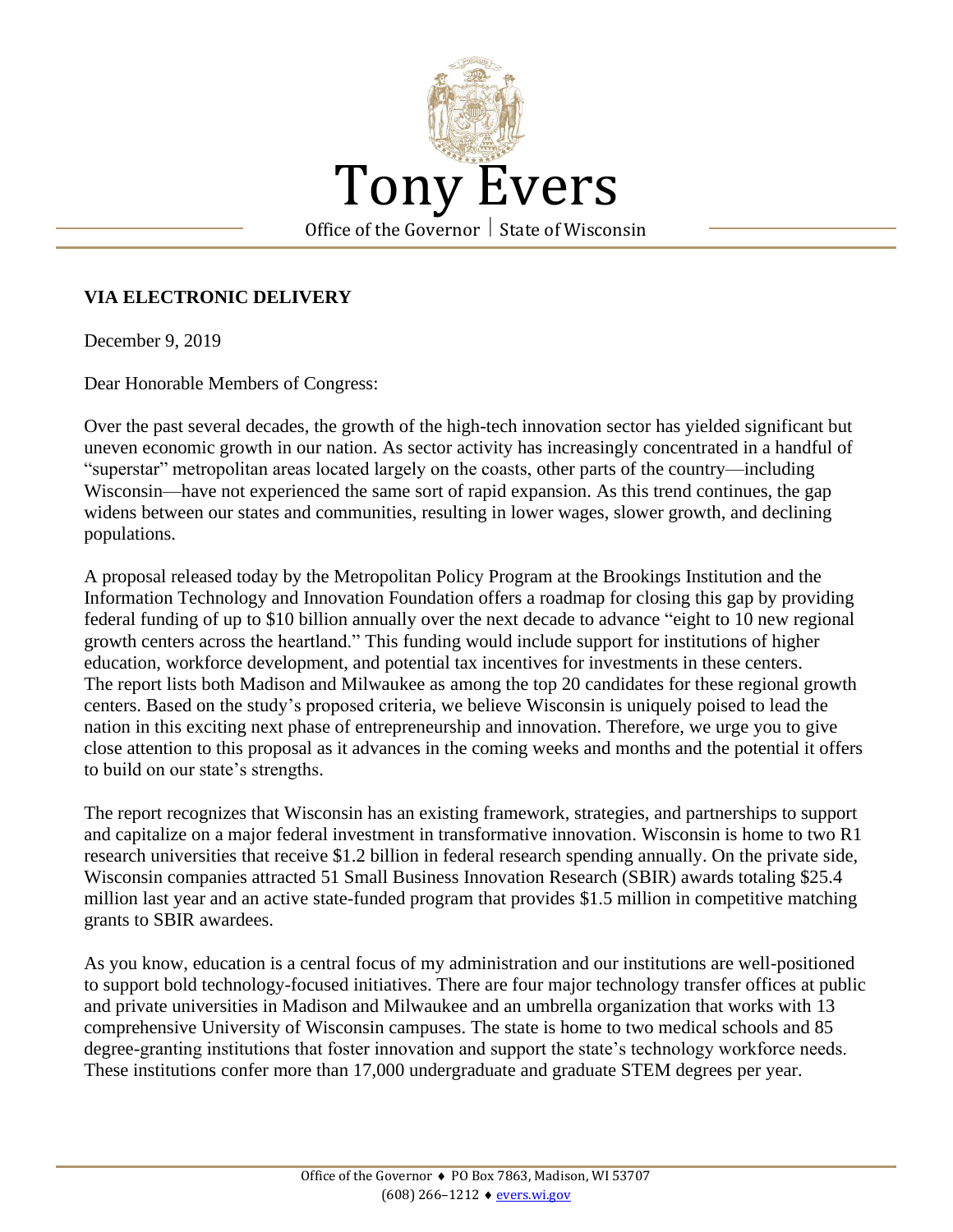## Page 2 Brookings

In addition, Wisconsin's technical colleges system offers more than 500 programs awarding two-year associate degrees, one- and two-year technical diplomas, and short-term technical diplomas and certificates. With over 300,000 students enrolling each year, the technical college system is also the major provider of customized instruction and technical assistance for Wisconsin employers.

Wisconsin has also taken unique step of investing in our K-12 students with the goal that they graduate from high school career or college-ready. Our rapidly growing Inspire Wisconsin program connects employers with their future workforce in public schools across the state. Students benefit from career coaches, descriptive company profiles, and career-based learning experiences in selecting their future occupation.

Our state's economic development strategy includes a wide array of partners and a collaborative framework to both coordinate and capitalize on the type of investment proposed by the report. Our collective economic development efforts, led by the Wisconsin Economic Development Corporation (WEDC), in partnership with more than 600 local and regional organizations, includes programs focused on tech-based economic development, startup and entrepreneurship support, industry cluster development, talent development and attraction initiatives, and more. These existing programs and networks are in place and ready to capitalize on bold initiatives today. Additionally, WEDC's board has, at my request, created a Committee on Entrepreneurship and Innovation to ensure the state has the full range of development tools needed.

Our major corporations are also committed to ensuring that our communities and state can capitalize on technology and innovation as economic differentiators. Milwaukee's corporate leaders are working together to support the Milwaukee Tech Hub initiative, there are significant corporate investments in Madison's tech startup ecosystem, and both communities are home to a growing number of corporate venture capital funds.

More specifically on the investment side, the state established a fund-of-funds program in 2013 and the private investment community has banded together under the Wisconsin Venture Capital Association. The state is also home to major investors in the venture capital asset class that are able to help the state gain the attention of larger funds that tend to reside in the existing tech centers identified by the report. It is our belief that a significant statement in the form of a federal initiative will help us leverage our existing assets to more effectively capture not just the attention of, but private dollars from the existing tech centers.

The local infrastructure exists to capture new growth if the proposal is adopted and launched by the federal government. Our research parks, downtowns, incubators, and coworking offices have already landed tenants with out-of-town roots such as Zendesk, Google, Exact Sciences, and many other smaller, fast-growing firms. These companies are not locating in our state by accident. They are the global innovation leaders and provide strong evidence for the attractiveness and continued potential for investment and growth in Wisconsin's tech economy.